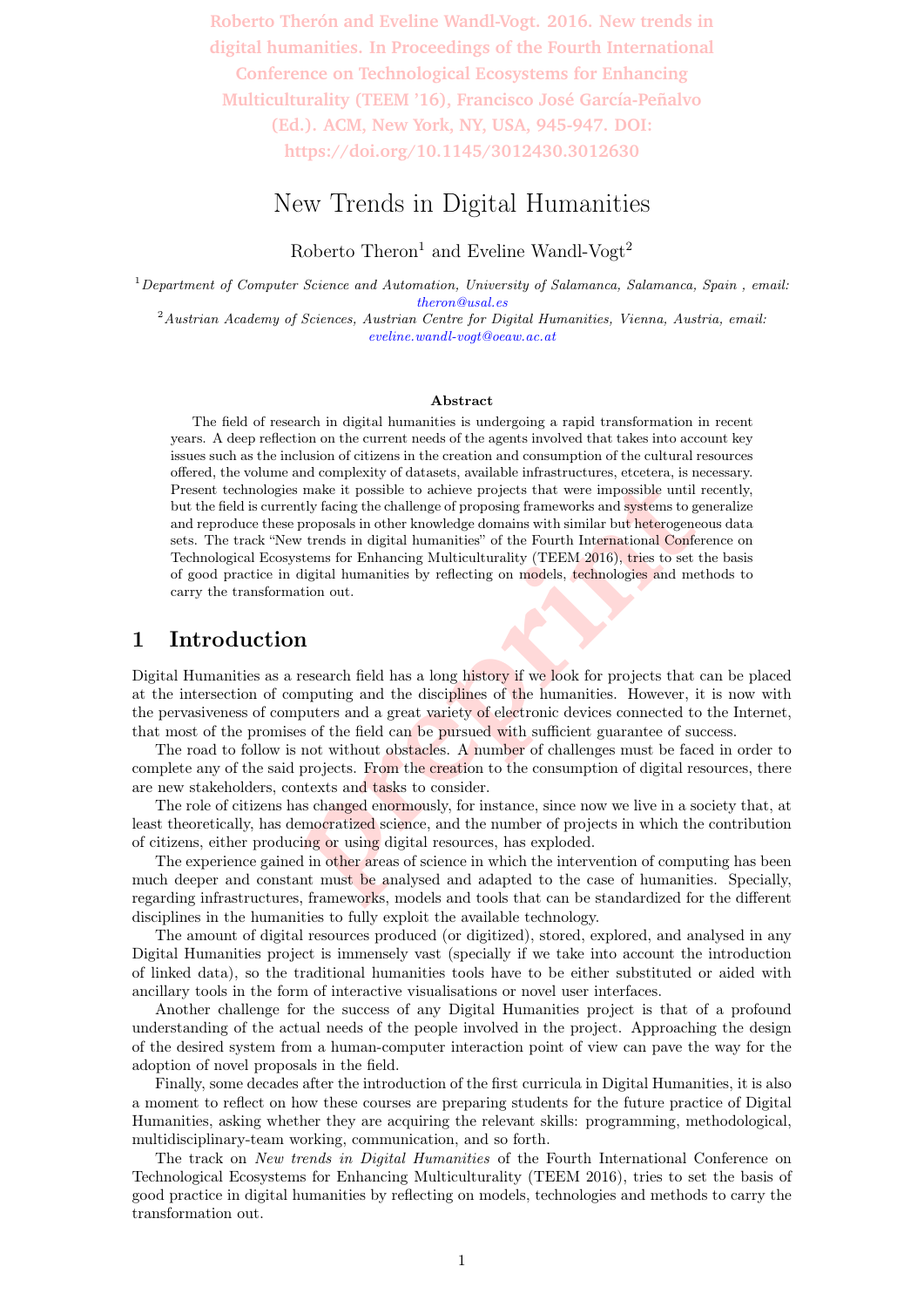# 2 Lines of work

The track is intended to examine the state of the art of Digital Humanities regarding the following topics (and related topics present in other tracks):

- humanities research enabled through digital media, and computational methods
- computer applications in literary, linguistic, cultural, and historical studies
- visual approaches enabling novel ways of analysis and exploration of resources
- studies regarding the role of art and design (design thinking) in humanities
- open science and citizen science enabling cultural change towards collaboration and openness
- enhancing education in humanities through serious games
- digital arts, architecture, music, film, theatre, new media, digital games, and related areas
- creation and curation of humanities digital resources
- social, institutional, global, multilingual, and multicultural aspects of digital humanities
- interdisciplinary aspects of digitally enabled scholarship
- innovative methods of application of 3D, robotics, drones, natural user interfaces, etc. in the context of the humanities

Particularly, the track will trigger open discussion on the above topics that will be organized in four lines of work:

- [pr](#page-3-2)ocess of digitally enabled schola[r](#page-3-0)ship<br>process of digitally enabled scholarship<br>antities<br>antities<br>k will trigger open discussion on the above topics that will<br>d Citizen science. Digital humanities is embracing open scien • 1. Open science and Citizen science. Digital humanities is embracing open science and citizen science through an increasing number of projects. However, the experience accumulated is still quite shallow as compared with other scientific fields [4, 5]. The way data collection, data management, quality control, human-computer interaction and communication, user engagement, etcetera, are carried out will be paramount for the success of these kind of projects.
- 2. Cultural analytics, visualization and innovative user interfaces. The ubiquity of computers and diverse electronic devices and computer networks gave way to an exponential growth in the data available for researching and understanding cultural fenomena. The systematic use of large-scale computational analysis and interactive visualization tools will play a key role in the field of digital humanities  $\left[3, 8, 7, 6\right]$
- 4. Curriculum design. "Most humanities curricula have a long way to go towards an integration of new computational methods, for a variety of reasons" [2]. This statement from 1999 is still valid [ [9\]](#page-3-7), and which are the most important skills students in Digital Humanities need to learn are still open to discussion.
- 3. Frameworks, models and infrastructures. Digital collections are proliferating, but most remain difficult to use. Furthermore, Information- and data-intensive, distributed, collaborative, and multidisciplinary research is now the norm in the sciences, while remaining experimental in the humanities [ [1\]](#page-3-8). Infrastructure requirements must be fully understood in order to leverage frameworks and models that permit to advance in the field.

### 3 Accepted papers

Six papers have been accepted in this track, with one paper in line  $1$  (*Open science and citizen* science), one paper in line 2 (Cultural analytics, visualization and innovative user interfaces), and two papers in lines 3 (Curriculum design) and 4 Frameworks, models and infrastructures.

Papers in line 1 (Open science and citizen science):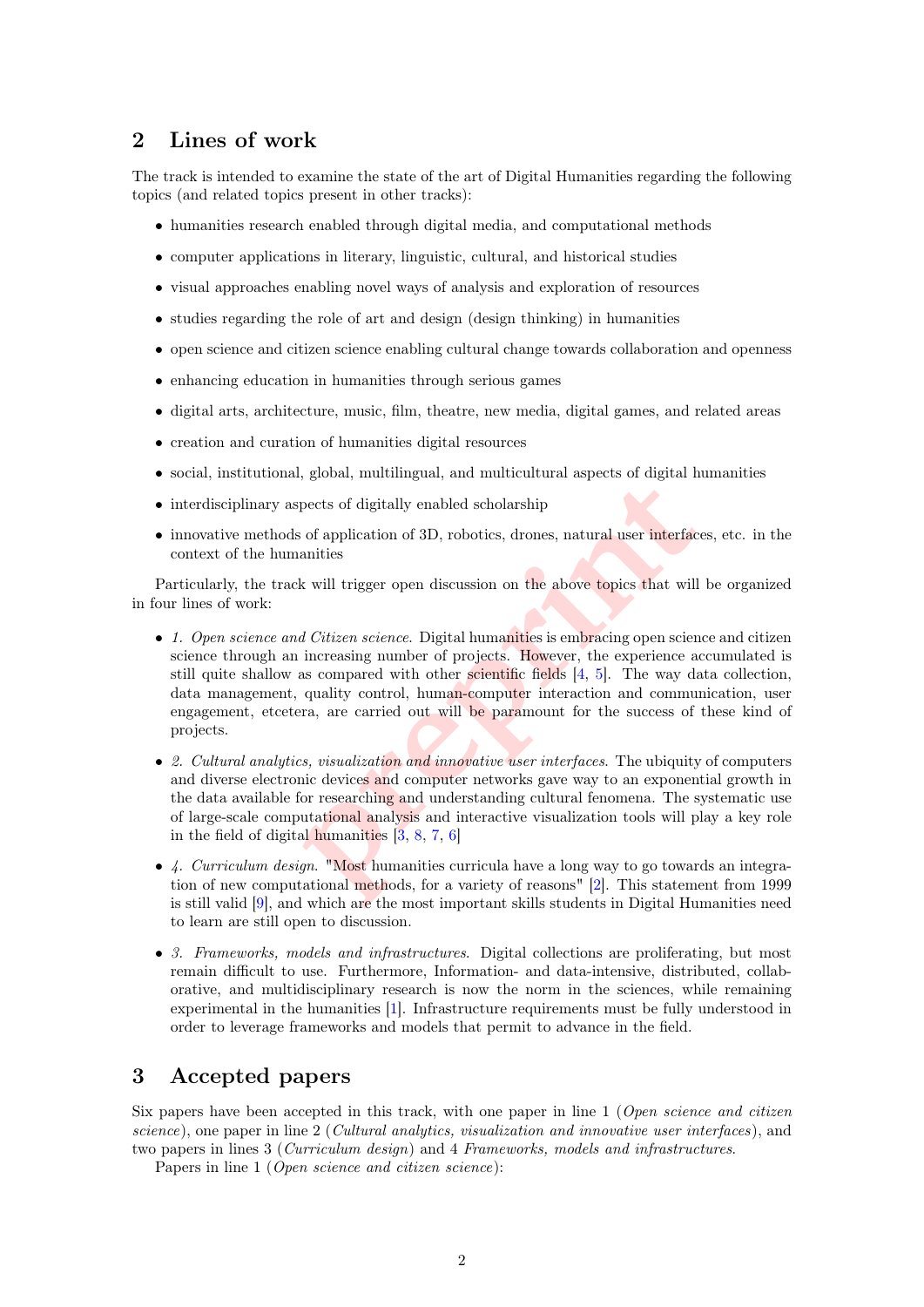• What is translational literature and how to classify it? Crowd-sourcing as a starting point for corpus building and type distinction in Comparative Literature. The authors propose a collaborative crowd-sourcing project based on litblogs, designed to inspire both the search for relevant texts as well as determining their categorization.

Papers in line 2 (Cultural analytics, visualization and innovative user interfaces):

• A spatio-temporal visual analysis tool for historical dictionaries. This paper presents a tool aimed at improving the comprehension of a massive amount of data (a rich and unique collection of words of the Bavarian dialects recorded during the former Austrian-Hungarian Monarchy period and beyond) through visualization means, thus trying to help in the reach of meaningful conclusions and the acquisition of valuable insights in an easy and fast way.

Papers in line 3 (Frameworks, models and infrastructures):

- From syllables, lines and stanzas to linked open data: standardization, interoperability and multilingual challenges for digital humanities. This proposal presents the challenges and first results of POSTDATA ERC Starting Grant project, which aims at bridging the digital gap among traditional poetry collections and the growing world of data. It is focused on poetry analysis, classification and publication, and applying Digital Humanities methods of academic analysis in order to look for standardization.
- Extracting static and dynamic model elements from textual specifications in humanities. This paper proposes a pipeline aimed at reducing the domain understanding complexity required to software analysts in humanities information system conception and improving the quality of the models in both static and dynamic dimensions.

Papers in line 4 (Curriculum design):

- New insights into translation-oriented, technology intensive localiser education: accessibility as an opportunity. This paper approaches both the practice and the teaching of localisation, incorporating accessibility as a key factor.
- in order to look for standardization.<br>
In dynamic model elements from textual specifications in hun<br>
ipeline aimed at reducing the domain understanding comples<br>
in humanities information system conception and improvi<br>
th s • Engaging Students in Curriculum Development: The Case of an Undergraduate Course in Digital Humanities. An innovative, participatory curriculum development project for Digital Humanities for Spanish Graduate Students is presented, which involves undergraduate students as consultants and co-producers of course content.

## 4 Conclusions

Current challenges in Digital Humanities can only be faced by means of well-established and widelyknown good practices. The field must take advantage of the experience gained in other scientific fields that incorporated open science, citizen science, visualization and appropriate standardized frameworks, models and infrastructures. The actual set of skills that students and practitioners of Digital Humanities must be expanded and updated to consider the needs of the present sociocultural context.

This track will contribute with the dissemination of some good practices, as well as with the open discussion of the current challenges of the field both among the participants in this track, but also among the participants of other tracks that share similar problems.

# 5 Acknowledgments

The chairs of this track for Educational Innovation wish to acknowledge and thank the hard work of the Scientific Committee for this track. They reviewed, recommended and evaluated the submitted papers. We also wish to thank the organising committee of Teem 16 for their great coordination, management and integration of all the tracks; thanks to them the organisation of this track has been made possible.

Finally, the authors would like to express their gratitude to the GRIAL research group (http://grial.usal.es).